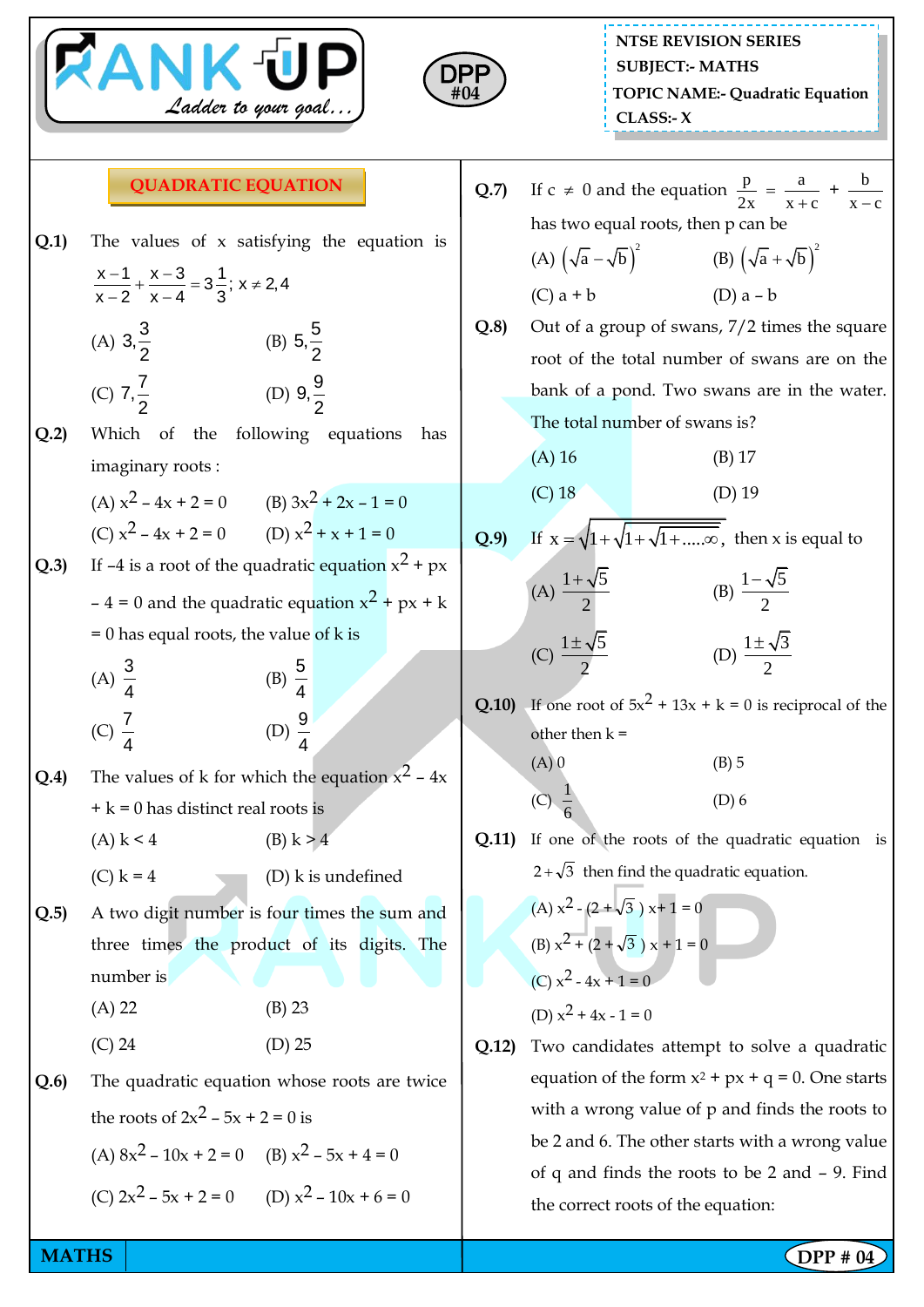|  |                     | Ц |
|--|---------------------|---|
|  | Ladder to your goal |   |



|       | (A) 3, 4 		 (B) $-3$ , $-4$                                                                        |                                                     |  |             |                                                    | the usual speed of the plane:                        |                                                                             |                                                                                                         |  |
|-------|----------------------------------------------------------------------------------------------------|-----------------------------------------------------|--|-------------|----------------------------------------------------|------------------------------------------------------|-----------------------------------------------------------------------------|---------------------------------------------------------------------------------------------------------|--|
| Q.13) | (C) $3, -4$ (D) $-3, 4$                                                                            |                                                     |  |             | (A) 600 km/h                                       |                                                      |                                                                             | $(B)$ 750 km/h                                                                                          |  |
|       |                                                                                                    | Determine k such that the quadratic equation        |  |             | $(C) 800 \text{ km/h}$                             |                                                      |                                                                             | (D) None of these                                                                                       |  |
|       | $x^2$ + 7 (3 + 2k) – 2x (1 + 3k) = 0 has equal roots :                                             |                                                     |  | Q.19        | The real values of a for which the quadratic       |                                                      |                                                                             |                                                                                                         |  |
|       | $(A)$ 2, 7                                                                                         | (B) 7, 5                                            |  |             |                                                    |                                                      |                                                                             | equation $2x^2 - (a^3 + 8a - 1) x + a^2 - 4a = 0$                                                       |  |
|       | (C) $2, -\frac{10}{9}$ (D) None of these                                                           |                                                     |  |             |                                                    |                                                      |                                                                             | possesses roots of opposite signs are given by :                                                        |  |
|       |                                                                                                    |                                                     |  |             | (A) $a > 6$                                        |                                                      |                                                                             | (B) $a > 9$                                                                                             |  |
| Q.14) | The equation $x^2$ – $px +q = 0 p$ , $q \in R$ has no real                                         |                                                     |  |             | (C) $0 \le a \le 4$                                |                                                      |                                                                             | (D) $a < 0$                                                                                             |  |
|       | roots if:                                                                                          |                                                     |  | Q.20        |                                                    |                                                      |                                                                             | The integral values of k for which the equation                                                         |  |
|       | (A) $p^2 > 4q$ (B) $p^2 < 4q$                                                                      |                                                     |  |             |                                                    |                                                      |                                                                             | $(k - 2) x2 + 8x + k + 4 = 0$ has both the roots                                                        |  |
|       |                                                                                                    | (C) $p^2 = 4q$ (D) None of these                    |  |             | real, distinct and negative is :                   |                                                      |                                                                             |                                                                                                         |  |
| Q.15  |                                                                                                    | Find the value of k such that the sum of the        |  |             | $(A)$ 0                                            |                                                      |                                                                             | $(B)$ 2                                                                                                 |  |
|       |                                                                                                    | square of the roots of the quadratic equation $x^2$ |  |             | $(C)$ 3                                            |                                                      |                                                                             | $(D) - 4$                                                                                               |  |
|       | $-8x + k = 0$ is 40 :                                                                              |                                                     |  | Q.21)       |                                                    |                                                      |                                                                             | If the roots of the equation $\frac{x^2 - bx}{ac - c} = \frac{m-1}{m+1}$ are                            |  |
|       | $(A)$ 12                                                                                           | $(B)$ 2                                             |  |             |                                                    |                                                      |                                                                             |                                                                                                         |  |
|       | $(C)$ 5                                                                                            | (D) 8                                               |  |             |                                                    |                                                      |                                                                             | equal and of oppositve sign, then the value of                                                          |  |
| Q.16  | Find the value of $p$ for which the quadratic<br>equation $x^2 + p (4x + p - 1) + 2 = 0$ has equal |                                                     |  | m will be : |                                                    |                                                      |                                                                             |                                                                                                         |  |
|       |                                                                                                    |                                                     |  |             | (A) $\frac{a-b}{a+b}$                              |                                                      |                                                                             | (B) $\frac{b-a}{a+b}$                                                                                   |  |
|       | roots:                                                                                             |                                                     |  |             |                                                    |                                                      |                                                                             |                                                                                                         |  |
|       | (A) $-1, \frac{2}{3}$                                                                              | $(B)$ 3, 5                                          |  |             | (C) $\frac{a+b}{a-b}$                              |                                                      |                                                                             | (D) $\frac{b+a}{b-a}$                                                                                   |  |
|       |                                                                                                    |                                                     |  | Q.22        |                                                    | The values of $k$ ( $k > 0$ ) for which the equation |                                                                             |                                                                                                         |  |
|       | (C) $1, -\frac{4}{3}$ (D) $\frac{4}{3}, 2$                                                         |                                                     |  |             | $x^2 + kx + 64 =$ and $x^2 - 8x + k = 0$ both will |                                                      |                                                                             |                                                                                                         |  |
| Q.17) | The length of a hypotenuse of a right triangle                                                     |                                                     |  |             | have real roots is:                                |                                                      |                                                                             |                                                                                                         |  |
|       | exceeds the length of its base by 2 cm and                                                         |                                                     |  |             | $(A)$ 8                                            |                                                      |                                                                             | $(B)$ 16                                                                                                |  |
|       | exceeds twice the length of the altitude by 1                                                      |                                                     |  |             | $(C) - 64$                                         |                                                      |                                                                             | (D) None of these                                                                                       |  |
|       | cm. Find the length of each side of the triangle                                                   |                                                     |  | Q.23        | Solve: $\sqrt{2x+9} - \sqrt{x-4} = 3$              |                                                      |                                                                             |                                                                                                         |  |
|       | (in cm):                                                                                           |                                                     |  |             | $(A)$ 4, 16                                        |                                                      | $(B)$ z $8$ , 20                                                            |                                                                                                         |  |
|       | (A) 6, 8 10                                                                                        | $(B)$ 7, 24, 25                                     |  |             | $(C)$ 2, 8                                         |                                                      |                                                                             | (D) None of these                                                                                       |  |
|       | $(C)$ 8, 15, 17 $(D)$ 7, 40, 41                                                                    |                                                     |  |             |                                                    |                                                      |                                                                             |                                                                                                         |  |
| Q.18  | A plane left 40 minutes late due to bad                                                            |                                                     |  |             |                                                    |                                                      |                                                                             | <b>Q.24</b> ) Solve x : $6\left[x^2 + \frac{1}{x^2}\right] - 25\left(x + \frac{1}{x}\right) + 12 = 0$ : |  |
|       | weather and in order to reach it's destination,                                                    |                                                     |  |             |                                                    |                                                      | (A) $-\frac{1}{3}, -\frac{1}{2}, 2, 3$ (B) $\frac{1}{3}, \frac{1}{2}, 2, 3$ |                                                                                                         |  |
|       | 1600 km away in time, it had to increase it's                                                      |                                                     |  |             |                                                    |                                                      |                                                                             |                                                                                                         |  |
|       |                                                                                                    | speed by 400 km/h from it's usual speed. Find       |  |             |                                                    |                                                      |                                                                             |                                                                                                         |  |
|       |                                                                                                    |                                                     |  |             |                                                    |                                                      |                                                                             |                                                                                                         |  |

**MATHS** DPP # 04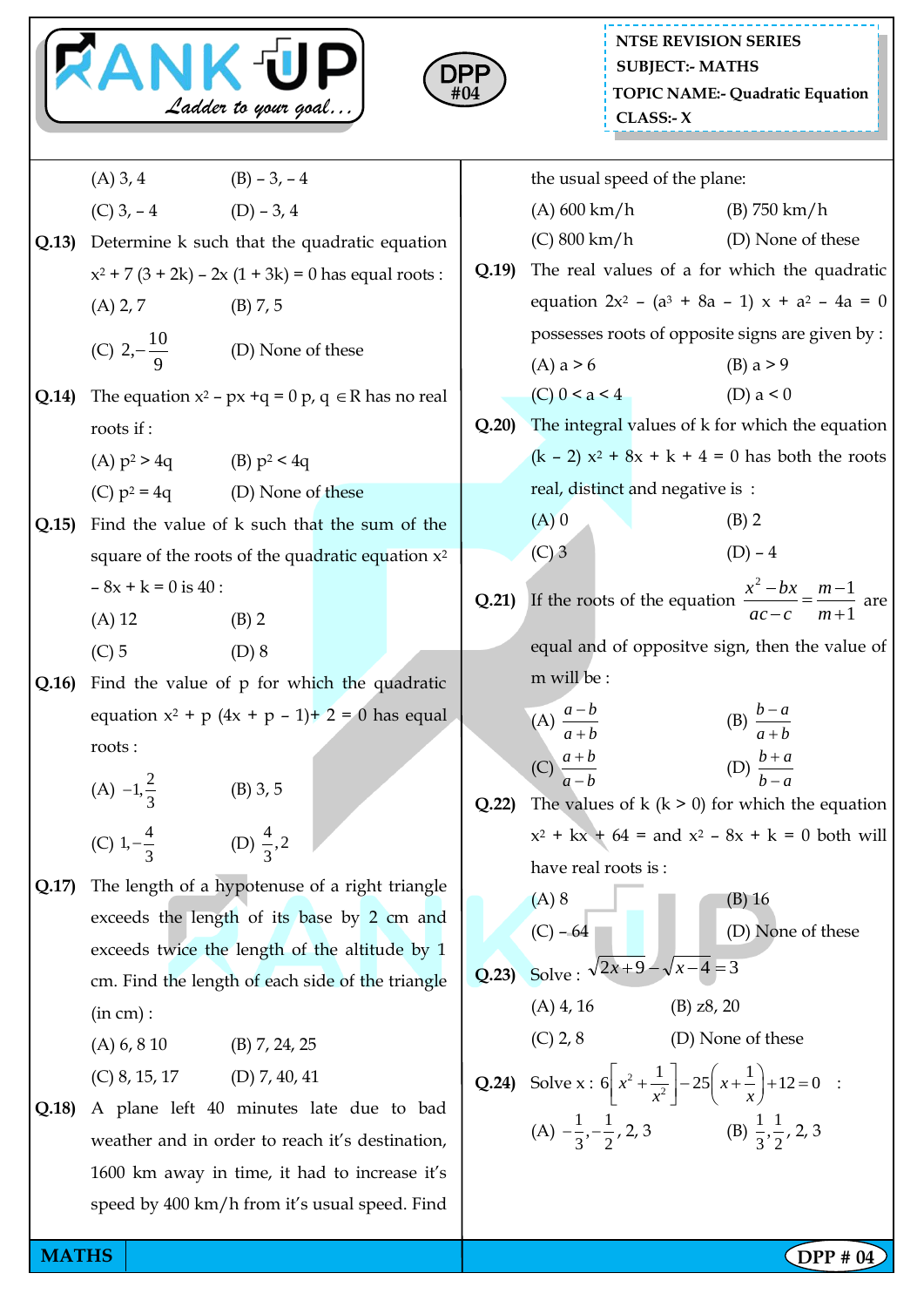